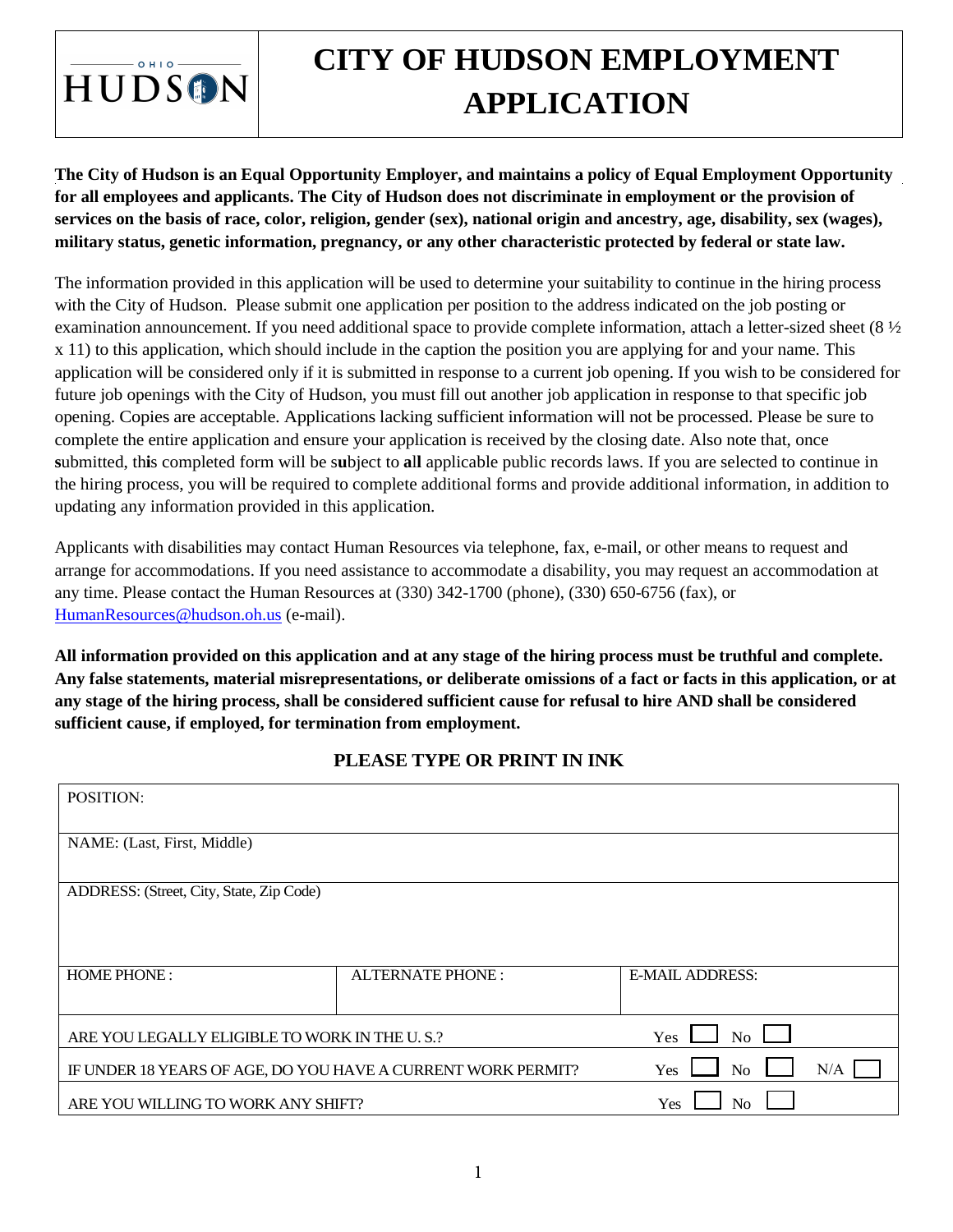| <b>EMPLOYMENT HISTORY</b>                               |                      |                                                                                                                                                                                                                                                                                                                                                                                                          |  |
|---------------------------------------------------------|----------------------|----------------------------------------------------------------------------------------------------------------------------------------------------------------------------------------------------------------------------------------------------------------------------------------------------------------------------------------------------------------------------------------------------------|--|
| as a substitute for completing your employment history. |                      | It is required that you complete all sections of your employment history below, beginning with the most recent employment<br>and working back. If you need additional space to provide complete information, attach a letter-sized sheet $(8\frac{1}{2} \times 11)$ to this<br>application, which should include in the caption the position you are applying for and your name. Do not use "See Resume" |  |
| POSITION TITLE(S):                                      | <b>EMPLOYER:</b>     | DATES:                                                                                                                                                                                                                                                                                                                                                                                                   |  |
|                                                         |                      | From:                                                                                                                                                                                                                                                                                                                                                                                                    |  |
|                                                         |                      | To:                                                                                                                                                                                                                                                                                                                                                                                                      |  |
| ADDRESS: (Street, City, State, Zip Code)                |                      |                                                                                                                                                                                                                                                                                                                                                                                                          |  |
| COMPANY:                                                | <b>PHONE NUMBER:</b> | <b>IMMEDIATE SUPERVISOR:</b>                                                                                                                                                                                                                                                                                                                                                                             |  |
| <b>HOURS PER WEEK:</b>                                  | <b>SALARY:</b>       | MAY WE CONTACT THIS                                                                                                                                                                                                                                                                                                                                                                                      |  |
|                                                         | Starting:            | <b>EMPLOYER:</b><br>YES:                                                                                                                                                                                                                                                                                                                                                                                 |  |
|                                                         | Current:             | NO:                                                                                                                                                                                                                                                                                                                                                                                                      |  |
| <b>DUTIES:</b><br><b>REASON FOR LEAVING:</b>            |                      |                                                                                                                                                                                                                                                                                                                                                                                                          |  |
| POSITION TITLE(S):                                      | <b>EMPLOYER:</b>     | DATES:                                                                                                                                                                                                                                                                                                                                                                                                   |  |
|                                                         |                      | From:                                                                                                                                                                                                                                                                                                                                                                                                    |  |
|                                                         |                      | To:                                                                                                                                                                                                                                                                                                                                                                                                      |  |
| ADDRESS: (Street, City, State, Zip Code)                |                      |                                                                                                                                                                                                                                                                                                                                                                                                          |  |
| <b>COMPANY:</b>                                         | <b>PHONE NUMBER:</b> | <b>IMMEDIATE SUPERVISOR:</b>                                                                                                                                                                                                                                                                                                                                                                             |  |
| <b>HOURS PER WEEK:</b>                                  | <b>SALARY:</b>       | MAY WE CONTACT THIS                                                                                                                                                                                                                                                                                                                                                                                      |  |
|                                                         | Starting:            | <b>EMPLOYER:</b><br>YES:                                                                                                                                                                                                                                                                                                                                                                                 |  |
|                                                         | Ending:              | NO:                                                                                                                                                                                                                                                                                                                                                                                                      |  |
| <b>DUTIES:</b>                                          |                      |                                                                                                                                                                                                                                                                                                                                                                                                          |  |
| <b>REASON FOR LEAVING:</b>                              |                      |                                                                                                                                                                                                                                                                                                                                                                                                          |  |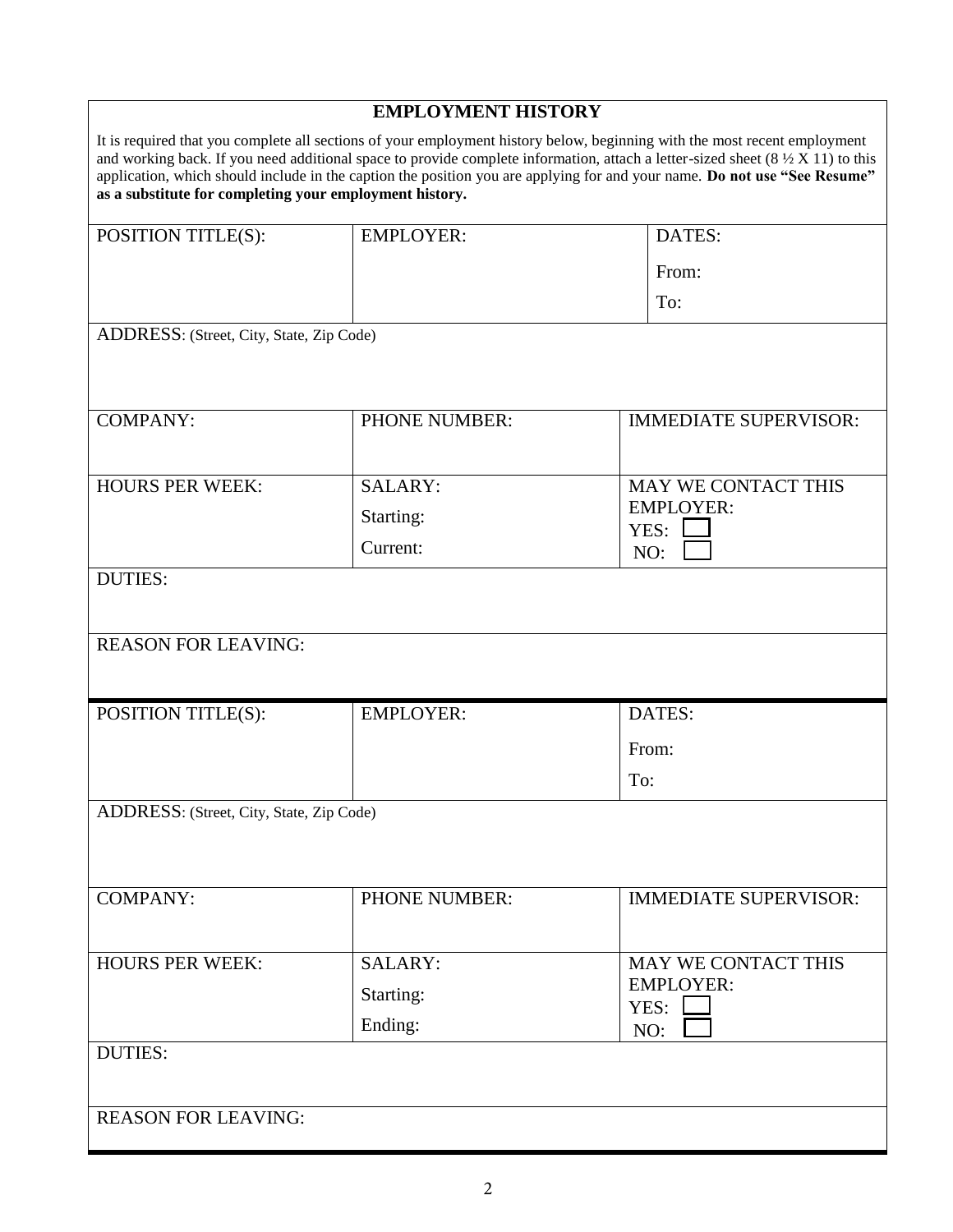| POSITION TITLE(S):                       | <b>EMPLOYER:</b> | DATES:                       |  |
|------------------------------------------|------------------|------------------------------|--|
|                                          |                  | From:                        |  |
|                                          |                  | To:                          |  |
| ADDRESS: (Street, City, State, Zip Code) |                  |                              |  |
|                                          |                  |                              |  |
|                                          |                  |                              |  |
| <b>COMPANY:</b>                          | PHONE NUMBER:    | <b>IMMEDIATE SUPERVISOR:</b> |  |
|                                          |                  |                              |  |
| <b>HOURS PER WEEK:</b>                   | SALARY:          | MAY WE CONTACT THIS          |  |
|                                          | Starting:        | <b>EMPLOYER:</b><br>YES:     |  |
|                                          | Ending:          | NO:                          |  |
| <b>DUTIES:</b>                           |                  |                              |  |
|                                          |                  |                              |  |
| <b>REASON FOR LEAVING:</b>               |                  |                              |  |
|                                          |                  |                              |  |
| POSITION TITLE(S):                       | <b>EMPLOYER:</b> | DATES:                       |  |
|                                          |                  | From:                        |  |
|                                          |                  | To:                          |  |
| ADDRESS: (Street, City, State, Zip Code) |                  |                              |  |
|                                          |                  |                              |  |
|                                          |                  |                              |  |
|                                          |                  |                              |  |
| <b>COMPANY:</b>                          | PHONE NUMBER:    | <b>IMMEDIATE SUPERVISOR:</b> |  |
|                                          |                  |                              |  |
| <b>HOURS PER WEEK:</b>                   | <b>SALARY:</b>   | MAY WE CONTACT THIS          |  |
|                                          | Starting:        | <b>EMPLOYER:</b>             |  |
|                                          | Ending:          | YES:                         |  |
| <b>DUTIES:</b>                           |                  | NO:                          |  |
|                                          |                  |                              |  |
| <b>REASON FOR LEAVING:</b>               |                  |                              |  |
|                                          |                  |                              |  |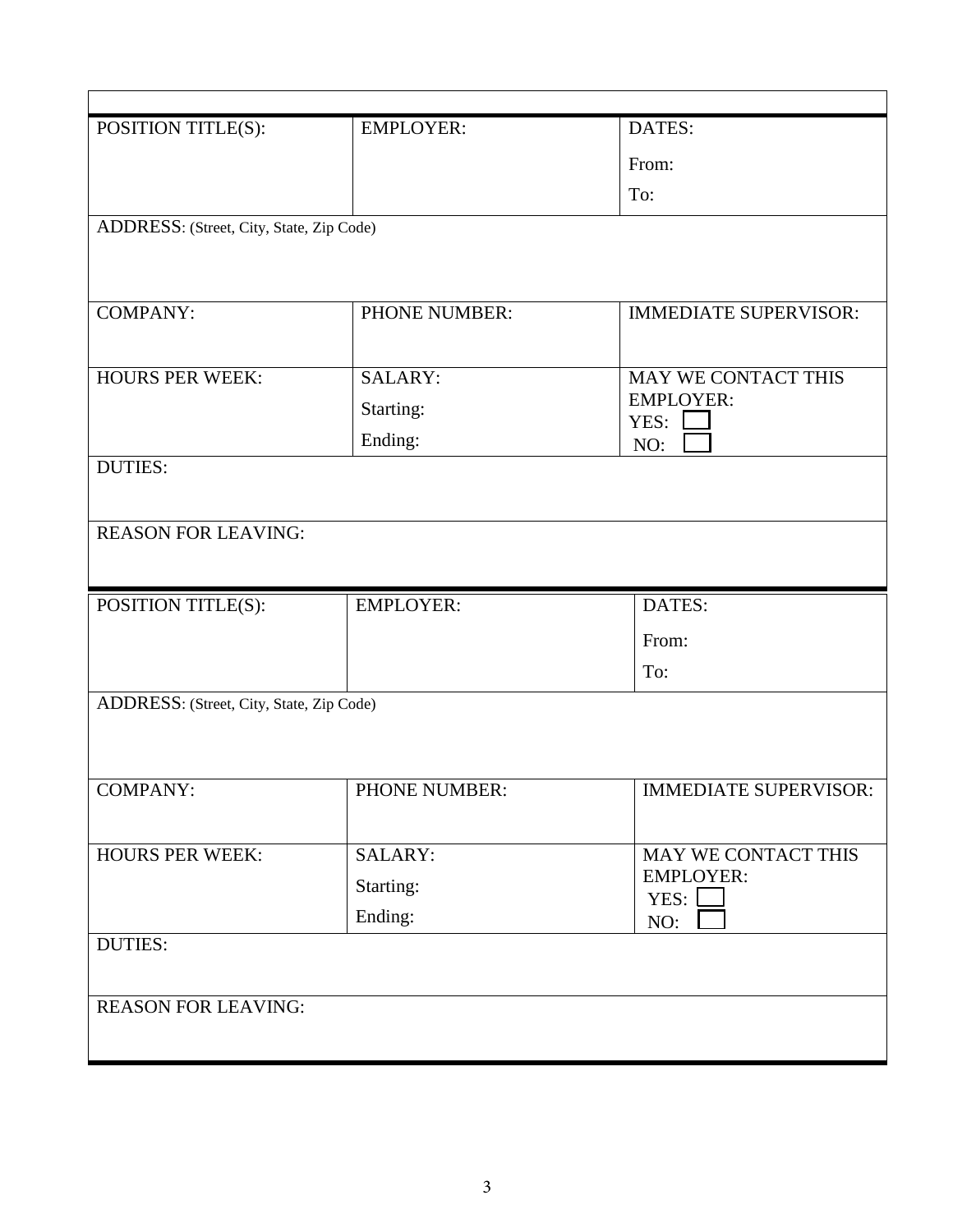| <b>EDUCATION</b>                                     |                                    |                            |
|------------------------------------------------------|------------------------------------|----------------------------|
| <b>HIGH SCHOOL NAME:</b>                             | LOCATION: (City, State)            | DID YOU GRADUATE?          |
|                                                      |                                    | YES:                       |
|                                                      |                                    | NO:                        |
|                                                      |                                    | <b>OBTAINED GED?</b>       |
| $\odot$<br>(10)<br><b>CIRCLE YEAR COMPLETED:</b>     | $\circled{12}$<br>$\left(1\right)$ | YES:                       |
|                                                      |                                    | $NO - N/A$ :               |
| <b>COLLEGE/UNIVERSITY/TRADE</b>                      |                                    | LOCATION : (City, State)   |
| <b>TECH NAME:</b>                                    |                                    |                            |
| <b>CIRCLE YEAR COMPLETED:</b>                        | <b>DID YOU GRADUATE?</b>           | MAJOR:                     |
| 000000                                               | No<br>Yes                          |                            |
| <b>DEGREE RECEIVED:</b>                              |                                    | NUMBER OF QUARTER/SEMESTER |
|                                                      |                                    | <b>HOURS COMPLETED:</b>    |
|                                                      |                                    |                            |
| <b>COLLEGE/UNIVERSITY/TRADE</b><br><b>TECH NAME:</b> |                                    | LOCATION : (City, State)   |
|                                                      |                                    |                            |
|                                                      |                                    | MAJOR:                     |
| <b>CIRCLE YEAR COMPLETED:</b>                        | <b>DID YOU GRADUATE?</b>           |                            |
| 000000                                               | No<br>Yes                          |                            |
| <b>DEGREE RECEIVED:</b>                              |                                    | NUMBER OF QUARTER/SEMESTER |
|                                                      |                                    | <b>HOURS COMPLETED:</b>    |
| <b>COLLEGE/UNIVERSITY/TRADE</b>                      |                                    | LOCATION : (City, State)   |
| <b>TECH NAME:</b>                                    |                                    |                            |
|                                                      |                                    |                            |
| <b>CIRCLE YEAR COMPLETED:</b>                        | <b>DID YOU GRADUATE?</b>           | MAJOR:                     |
| 003056                                               | N <sub>0</sub><br>Yes              |                            |
| <b>DEGREE RECEIVED:</b>                              |                                    | NUMBER OF QUARTER/SEMESTER |
|                                                      |                                    | <b>HOURS COMPLETED:</b>    |
|                                                      |                                    |                            |
|                                                      |                                    |                            |
|                                                      | <b>POSITION RELATED SKILLS</b>     |                            |
| <b>OFFICE SKILLS:</b>                                |                                    |                            |
|                                                      |                                    |                            |
| Typing Speed:                                        |                                    |                            |
| <b>COMPUTER SKILLS:</b>                              |                                    |                            |
|                                                      |                                    |                            |
|                                                      |                                    |                            |
| <b>OTHER SKILLS:</b>                                 |                                    |                            |
|                                                      |                                    |                            |
|                                                      |                                    |                            |
| LANGUAGE (S):                                        |                                    |                            |
| Spoken:                                              |                                    |                            |
|                                                      |                                    |                            |
| Written:                                             |                                    |                            |
|                                                      |                                    |                            |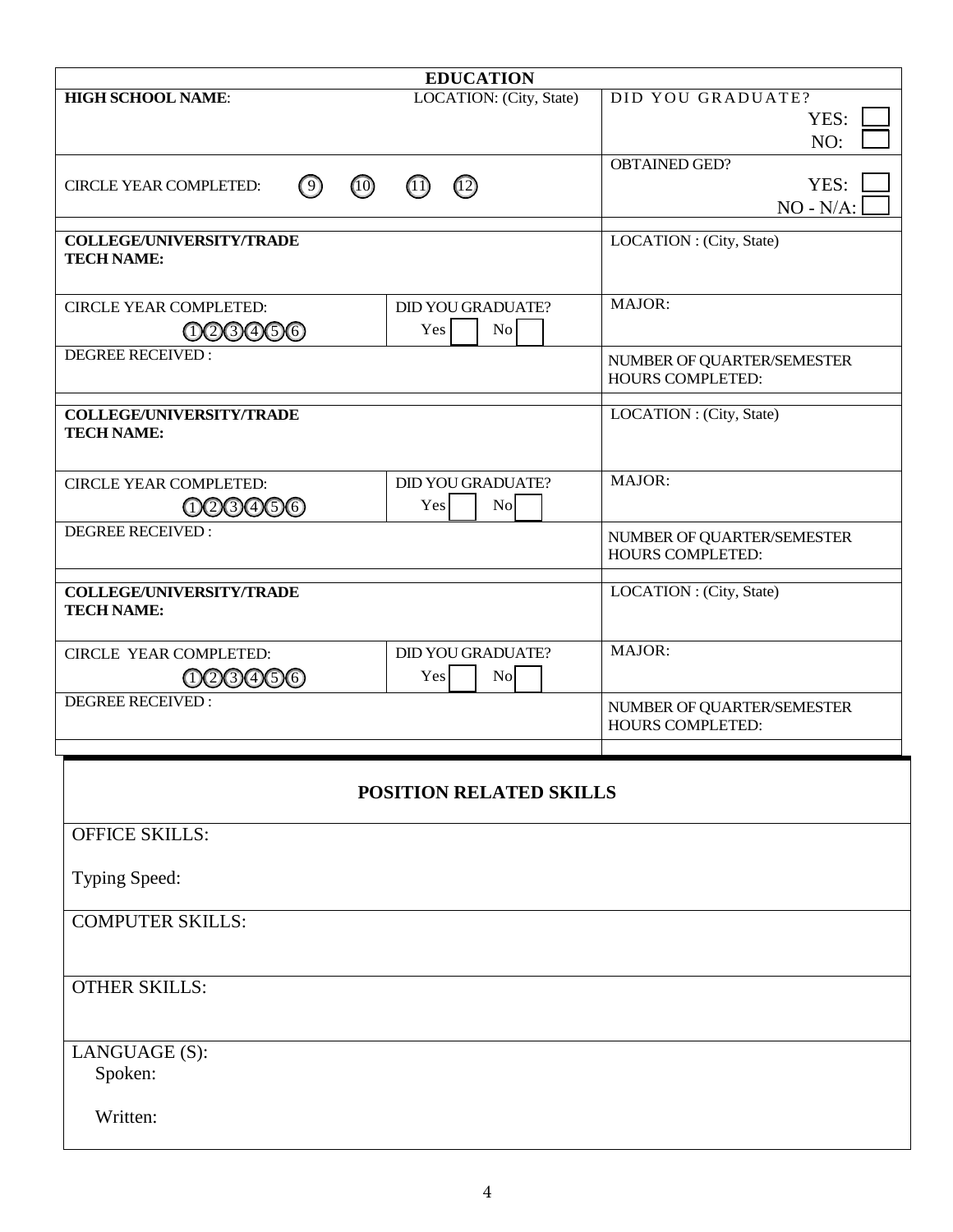# **CERTIFICATIONS, LICENSES & OTHER**

| <b>GENERAL</b>                                                                                                                |                        |
|-------------------------------------------------------------------------------------------------------------------------------|------------------------|
| $\Box$ State of Ohio Driver's License                                                                                         |                        |
| $\Box$ Commercial Driver's License                                                                                            |                        |
| $\Box$ CDL A                                                                                                                  |                        |
| $\Box$ Tanker Endorsement                                                                                                     |                        |
| $\Box$ CDL B                                                                                                                  |                        |
| $\Box$ Tanker Endorsement                                                                                                     |                        |
| $\Box$ CDL C (Passenger-Bus)                                                                                                  |                        |
| $\Box$ High school diploma or GED equivalent                                                                                  |                        |
| <b>POLICE RELATED</b>                                                                                                         |                        |
| $\Box$ OPOTC certificate meeting the requirements described in<br>Section 109: 2-1-12(D) of the Ohio Administrative Code      |                        |
| <b>FIRE RELATED</b>                                                                                                           |                        |
| $\Box$ State of Ohio Firefighter Certification                                                                                |                        |
| $\Box$ Firefighter II (240 hour)                                                                                              |                        |
| □ State of Ohio EMT-P (Paramedic) Certification                                                                               |                        |
| $\Box$ Firefighter Physical Assessment (Agility) Certification<br>[From Cuyahoga Community College (Tri-C), Stark             |                        |
| State University, or equivalent]                                                                                              |                        |
| <b>DISPATCH</b>                                                                                                               |                        |
| $\Box$ LEADS certified operator                                                                                               |                        |
| $\Box$ Certification as an Emergency Medical Dispatcher (EMD)                                                                 |                        |
| <b>OTHER</b> (certifications and/or licenses that you currently hold that you feel are relevant to the position for which you |                        |
| are applying, such as Electrical, HVAC, Plumbing, First Aid, FEMA-NIMS )                                                      |                        |
|                                                                                                                               |                        |
|                                                                                                                               | <b>Expiration Date</b> |
|                                                                                                                               |                        |
| <u> 1989 - Johann Harry Harry Harry Harry Harry Harry Harry Harry Harry Harry Harry Harry Harry Harry Harry Harry</u>         | Expiration Date        |
|                                                                                                                               |                        |
|                                                                                                                               |                        |
| <u> 1989 - Johann Stoff, deutscher Stoff, der Stoff, der Stoff, der Stoff, der Stoff, der Stoff, der Stoff, der S</u>         |                        |
| <u> 1989 - Jan James James James James James James James James James James James James James James James James Ja</u>         |                        |
|                                                                                                                               |                        |
|                                                                                                                               |                        |